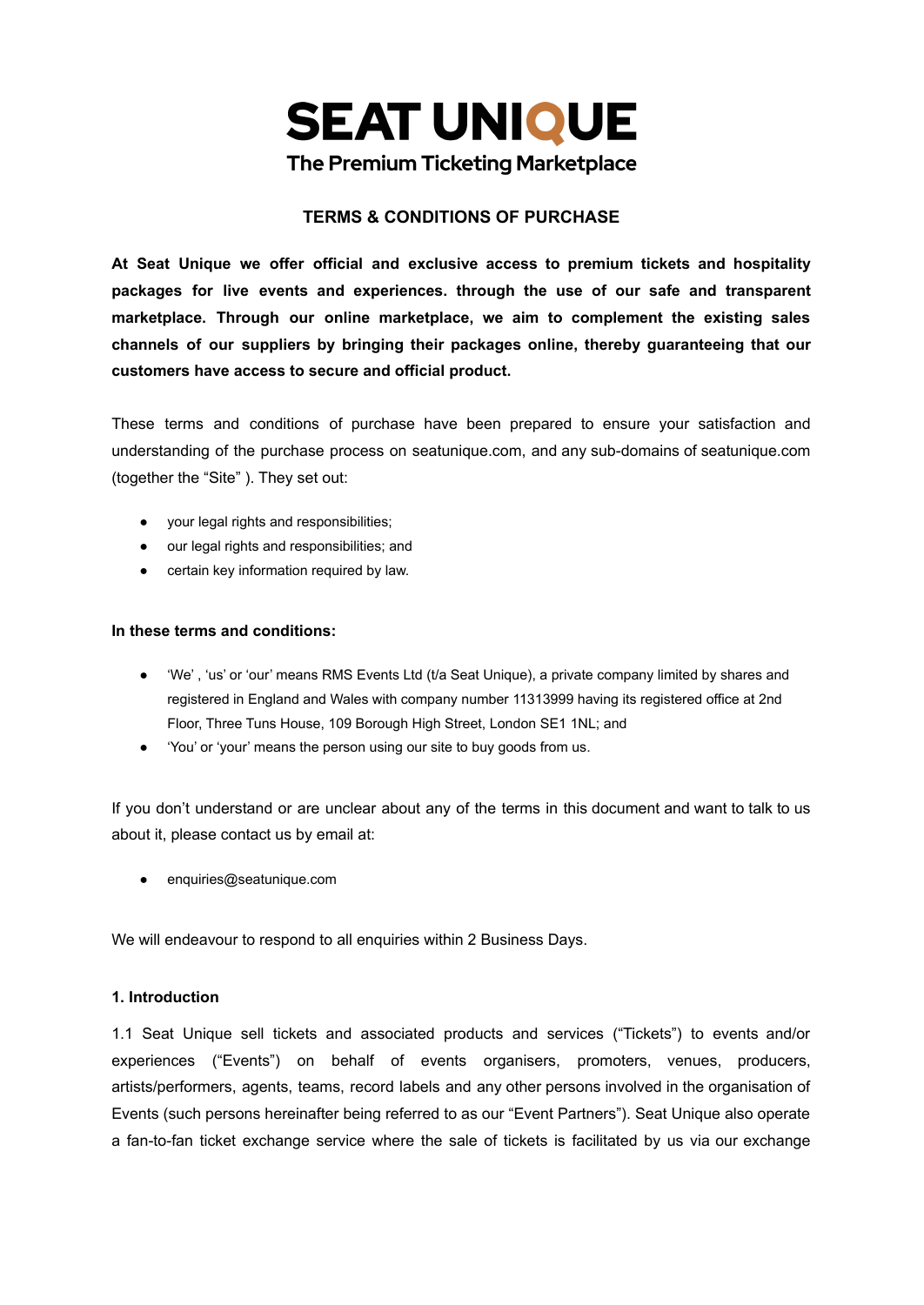platform (but not sold directly by us). These tickets are called "Resale Tickets" – and these terms and conditions do not apply to the purchase of Resale Tickets (separate terms and conditions shall apply).

1.2 For some events we may sell different types of Tickets or items and packages which may include a Ticket and one or more additional products or services such as, among others, corporate hospitality, accommodation, exclusive seating arrangements, souvenirs, car parking, transport or merchandising (hereinafter referred to as "Hospitality Goods"). In these terms and conditions we refer to all products and services offered for sale by us (including Tickets and Hospitality Goods) as "goods".

1.3 Seat Unique undertake a full vetting procedure in respect of each of our Event Partners, and only work with Event Partners that bring you the very best in live entertainment, service and hospitality. However, we cannot accept responsibility for the delivery or quality of any products and/or services sold with a Ticket (unless, as applicable, the same are delivered or produced directly by us). Products and/or services sold with a Ticket are provided and fulfilled by the relevant Event Partner, who is responsible for the delivery and the quality of such products and/or services. If you have any queries or complaints regarding any such product and/or service, please contact the relevant Event Partner directly or Contact Us.

1.4 We sell Tickets as and when they are allocated or made available to us by Event Partners or when we have acquired them from Event Partners, and in each case in accordance with their terms and conditions. The number and type of Tickets made available by us for sale will vary on an event by event basis.

1.5 Please note, all seating maps and charts displayed during the purchase process are for guidance only, and reflect the general layout for the venue for particular events. For some events, the layout and specific seat locations may vary without notice.

1.6 When buying any Tickets you agree to be legally bound by:

1.6.1 these terms and conditions of purchase;

1.6.2 our Website [Terms](https://www.seatunique.com/terms_of_use.pdf) of Use;

1.6.3 any extra terms which we may add to, or replace some of, these terms and conditions;

1.6.4 any special terms and conditions stated to be applicable to an Event;

1.6.5 the terms and conditions of the Event Partner(s) and/or Event in relation to the Ticket and/or the Hospitality Goods; and

1.6.6 any venue terms and conditions (including conditions of entry).

1.7 All of the above documents form part of these terms and conditions as though set out in full in here.

1.8 Please note, Tickets cannot be exchanged or refunded after purchase save in accordance with these terms and conditions of purchase. Nothing in these terms and conditions affects your statutory rights as a consumer.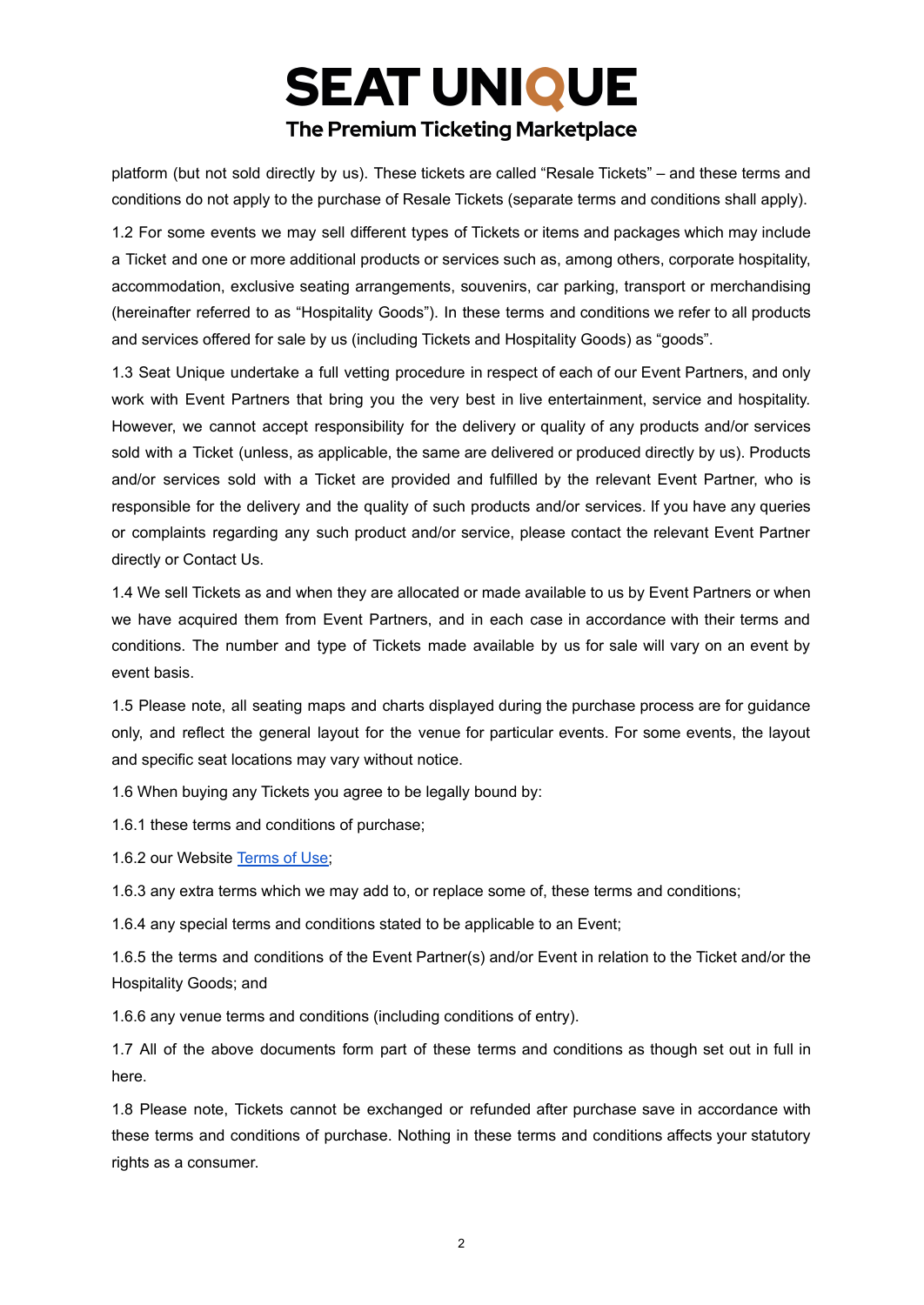#### **2. Your privacy and personal information**

Your privacy and personal information are of the upmost important to us. Any personal information that you provide to us will be dealt with in line with our Privacy Policy,which explains what personal information we collect from you, how and why we collect, store, use and share such information, your rights in relation to your personal information and how to contact us and supervisory authorities if you have a query or complaint about the use of your personal information.

#### **3. Ordering from us**

3.1 We have set out below how a legally binding contract between you and us is made.

3.2 You place an order on the site by selecting the product; the desired quantity; entering personal details including name, address and contact details; entering payment details. Please read and check your order carefully before submitting it. However, if you need to correct any errors you can do so before submitting it to us.

3.2.1 When you place your order at the end of the online checkout process (eg when you click on the 'pay now' button) we will acknowledge your order via a confirmation email. In the unlikely event of there being any issue from the Event Partner, we will endeavour to get in contact within 2 Business Days.

3.2.2 We may contact you at any point up to the event to say that we do not accept your order. This is typically for the following reasons:

- a. the goods are unavailable;
- b. we cannot authorise your payment;
- c. you are not allowed to buy the goods from us;
- d. we are not allowed to sell the goods to you;
- e. you have ordered too many goods; or
- f. there has been a mistake on the pricing or description of the goods.

3.2.3 We will only accept your order when we email you to confirm this. At this point:

- a. a legally binding contract will be in place between you and us; and
- b. we will arrange for the goods to be delivered to you (see further clause 5 for our terms of delivery).

3.3 In order to make a purchase from us, you must be 18 years old or more and have a valid credit or debit card issued in your name.

#### **4. Prices and Payment**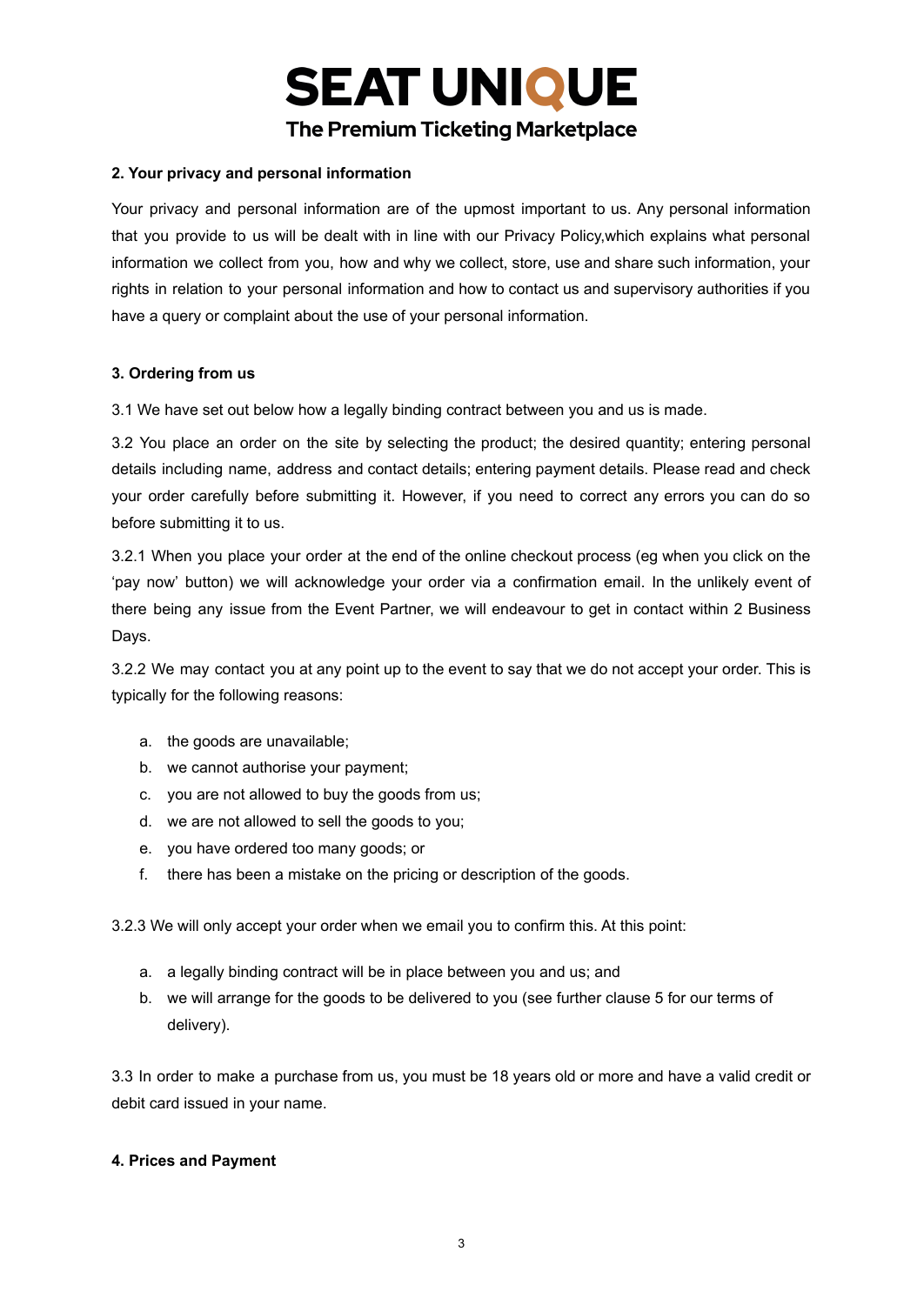4.1 The price of the goods as advertised on the Site are:

4.1.1 in pounds sterling (£)(GBP); and

4.1.2 exclusive of VAT.

4.2 The following may then be added to the advertised price at checkout:

4.2.1 VAT at the applicable right;

4.2.2 Any additional service charges relevant to the goods ("Service Charge"); and

4.2.3 Any administration; handling or delivery chargers ("Administration Fees").

4.3 We accept the following credit cards and debit cards as payment for the goods, as well as BACS transfer: Visa, Mastercard and American Express.

4.4 We will do all that we reasonably can to ensure that all of the information you give us when paying for the goods is secure by using an encrypted secure payment mechanism. However, in the absence of negligence on our part, any failure by us to comply with these terms and conditions or our Privacy Policy or breach by us of our duties under applicable laws we will not be legally responsible to you for any loss that you may suffer if a third party gains unauthorised access to any information that you give us.

4.5 Your credit card or debit card will be charged once your order has been accepted by us.

4.6 All payments by credit card or debit card need to be authorised by the relevant card issuer. We may also need to use extra security steps via Verified by Visa; Mastercard®SecureCodeTM; or American Express SafeKey. & 3D Secure.

4.7 If your payment is not received by us and you have already received the goods, you must pay for such goods within 10 days.

4.8 Whilst we try to ensure that all prices advertised on the Site are accurate, errors may occur. If we discover an error in the price of any goods you have ordered, we will inform you as soon as possible and give you the option of confirming your order at the correct price (in which case we will credit or debit you as applicable) or cancelling your order (in which case you will receive a full refund). If we are unable to contact you to confirm your order at the correct price, you agree that we may treat the order as cancelled and issue you with a full refund.

4.9 It is possible that the Sale Price of any Ticket may fluctuate in line with market demand from time to time. This is to ensure that fans get access to the most in-demand Tickets for an Event whilst enabling Event Partners to price Tickets closer to their true market value. In these circumstances you pay the Sale Price of the Ticket advertised at the time you make your purchase. If the price of a Ticket decreases after you have made your purchase you will not be entitled to a refund or credit. It is possible that a different face value may be printed on your Ticket to the Sale Price you paid. In this case you will not be entitled to a refund or credit on the basis that you have paid a higher Sale Price than the face value of the Ticket.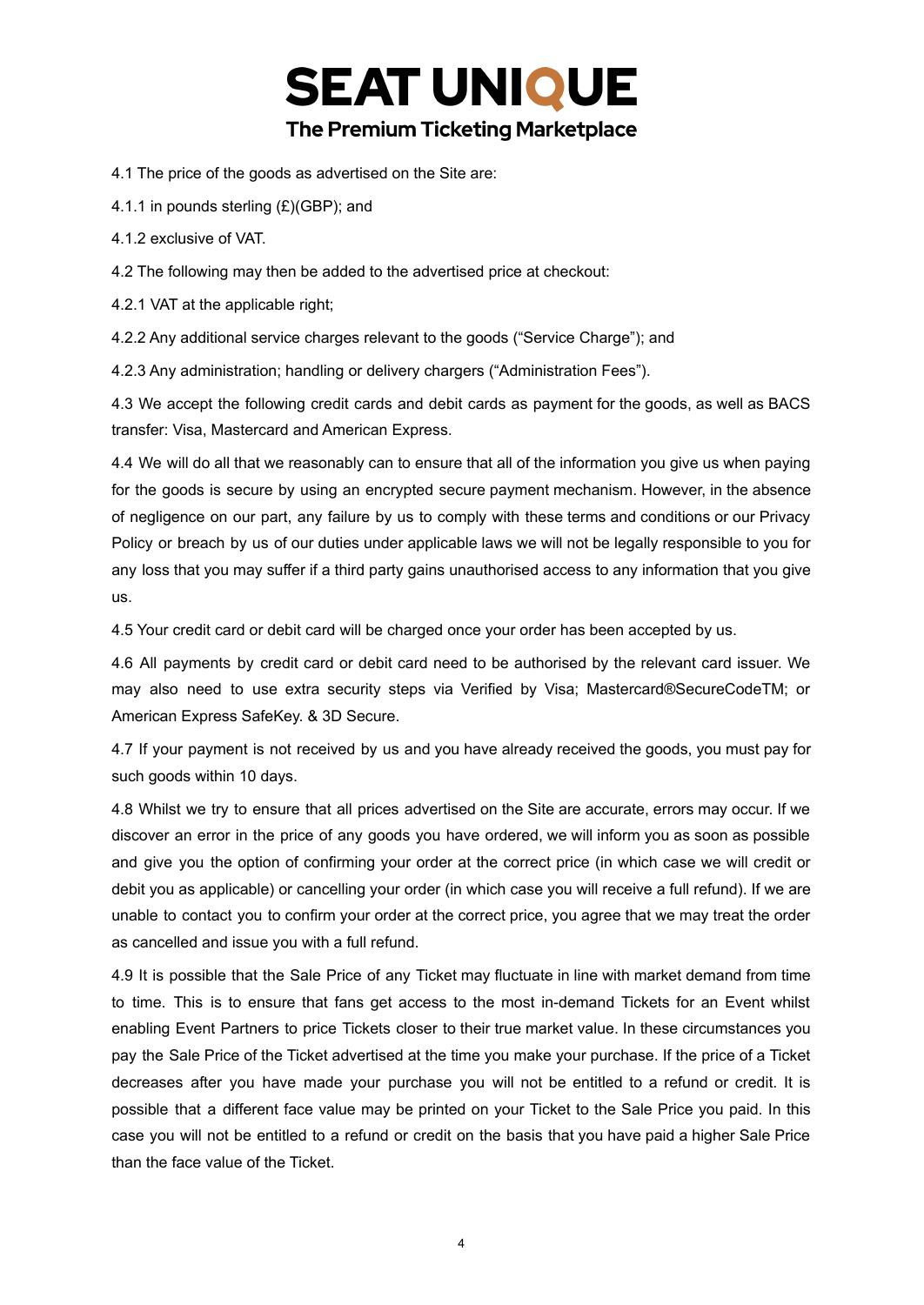#### **5. Delivery**

5.1 Where Tickets are physically dispatched to you we use the relevant Event Partner as our delivery provider. Not all goods purchased on our Site will require the physical delivery of a Ticket. We reserve the right to make Tickets available for collection by you at the Event, at a venue box office or at another designated ticket collection point - in each case as notified to you by telephone or e-mail.

5.2 We cannot deliver the goods if we are unable to properly identify you therefore you may be asked to provide a form of ID (passport or photocard driving licence), your booking confirmation and/or the credit or debit card you used to pay for the goods. For your safety and protection, we reserve the right to refuse to deliver the goods if we cannot properly identify the buyer.

5.3 We aim to dispatch Tickets as soon as possible following completion of your order however we are not able to specify the exact dates of dispatch as the arrangements for delivery will depend on when we are in physical possession of the Ticket. In some circumstances we may only receive your Ticket from our Event Partner close to the date of the Event.

5.4 If something happens which:

- 5.4.1 is outside of our control; and
- 5.4.2 affects the date of delivery;

we will let you have a revised estimated date for delivery of the Tickets.

5.5 Delivery of the Tickets will take place when we deliver them to the address that you gave to us or when they are collected by you at the notified collection point or, if being delivered by e-mail, 1 business day after the e-mail has been sent to you by us.

5.6 If you have any queries regarding the collection of or delivery of your Tickets please contact us.

#### **6. Information about your Tickets**

6.1 Any Ticket you purchase from us shall remain the strict property of the relevant Event Partner and is a personal revocable licence which may be withdrawn and admission refused at any time. If this occurs without any act or omission on your part, you will be refunded for the Ticket which has been withdrawn or for which access was refused (including the relevant Sale Price and Service Charge but excluding any Administration Fees).

6.2 It is possible that some of our Event Partners may have policies in place that restrict us from issuing replacement Tickets where the original has been lost, stolen, damaged or destroyed. Policies set by an Event Partner may prohibit us from issuing replacement Tickets for any lost, stolen, damaged or destroyed Tickets (e.g., for general admission events where there is a possibility that both original and any replacement tickets may be used to gain entry, which may compromise the licensed capacity of the venue). If replacement tickets are issued, we may charge you a reasonable administration fee.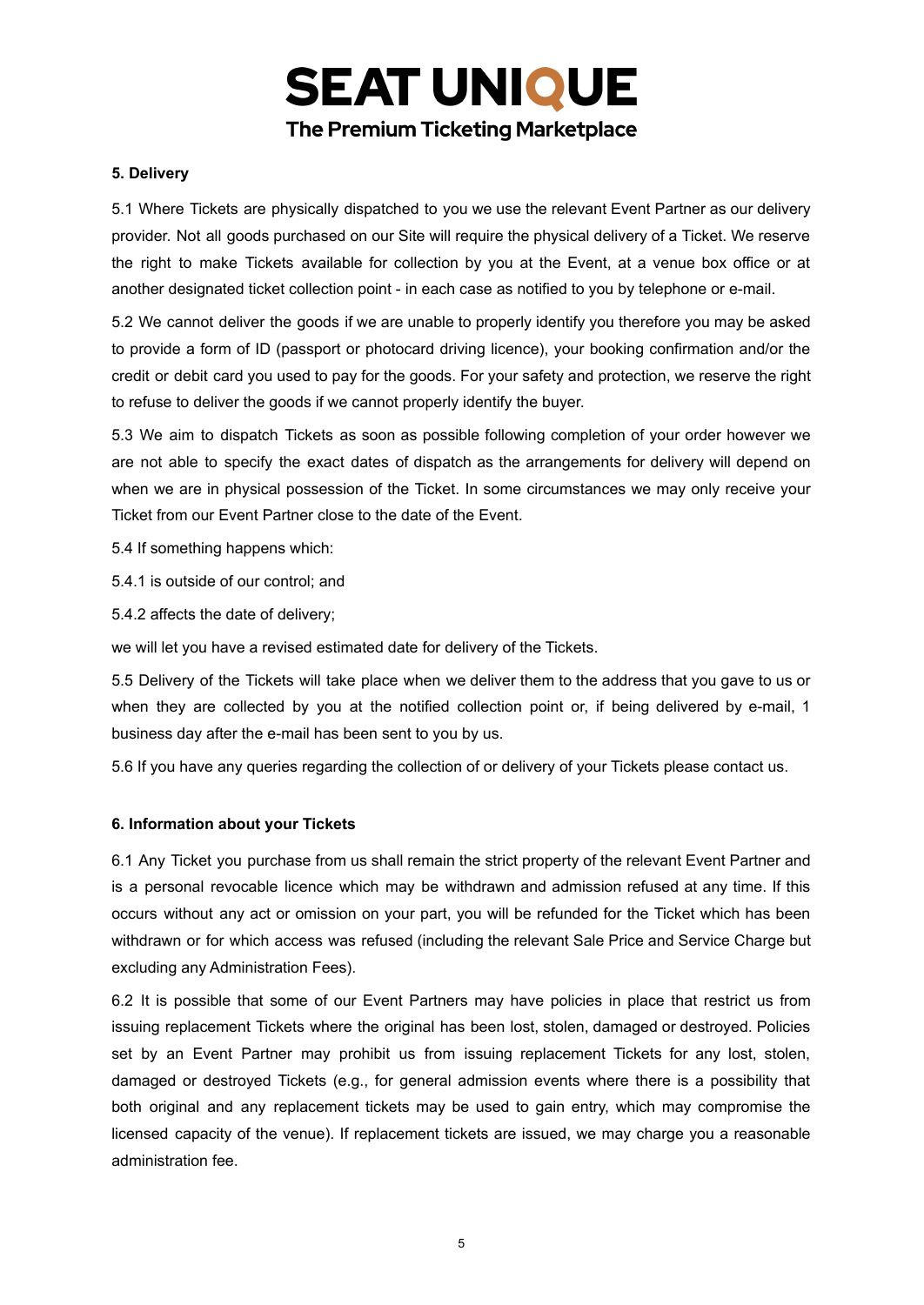6.3 Please ensure you check your Tickets once they have been delivered as we cannot in all circumstances rectify the same.

#### **7. Ticket Restrictions**

7.1 Seat Unique has been set up to provide fair and unfettered official access to live events and entertainment. As such, for certain Events we may restrict the number of Tickets that are available to any one person. This will be evident on the purchase page on the Site. In such circumstances we reserve the right to cancel any order(s) for Tickets purchased in excess of the relevant limits without notice.

7.2 Tickets may be sold subject to certain restrictions on entry or use, such as restricted, obstructed or side view or a minimum age for entry. Any such restrictions will be displayed or otherwise notified to you before or at the time you book the Tickets. It is your responsibility to ensure that you read all notifications and other important information displayed or notified to you as part of the purchase process.

7.3 You may not resell or transfer your Tickets if prohibited by law. In addition, Event Partners may prohibit the resale or transfer of tickets for some events. Any resale or transfer (or attempted resale or transfer) of a ticket in breach of the applicable law or any restrictions imposed by the Event Partner is grounds for seizure or cancellation of that Ticket without refund or other compensation.

7.4 Tickets purchased from Seat Unique may not:

7.4.1 be used for advertising, promotions, contests or sweepstakes (or for other such similar commercial gain); and/or

7.4.2 be combined with any hospitality, travel or accommodation service and/or any other merchandise, product or service to create a package for sale or other distribution, unless formal written permission is given by us and the relevant Event Partner and provided that even if such consent is obtained, use of our or any Event Partner's trademarks and other intellectual property is subject to the express prior written consent of the owner.

7.5 Please note that advertised start times of Events are subject to change. Also, door opening and closing times stated in relation to an event are not indicative of the event's start or end time (or when an artist is scheduled to play or the length of the artist's performance), all of which remain at the relevant Event Partner's and/or artist's discretion and may be subject to change.

7.6 Tickets are sold subject to the Event Partner's right to alter or vary the programme of an event due to events or circumstances beyond its reasonable control without being obliged to refund monies or exchange tickets, unless such change is a material alteration as described in clause 8, in which case the provisions of that clause shall apply.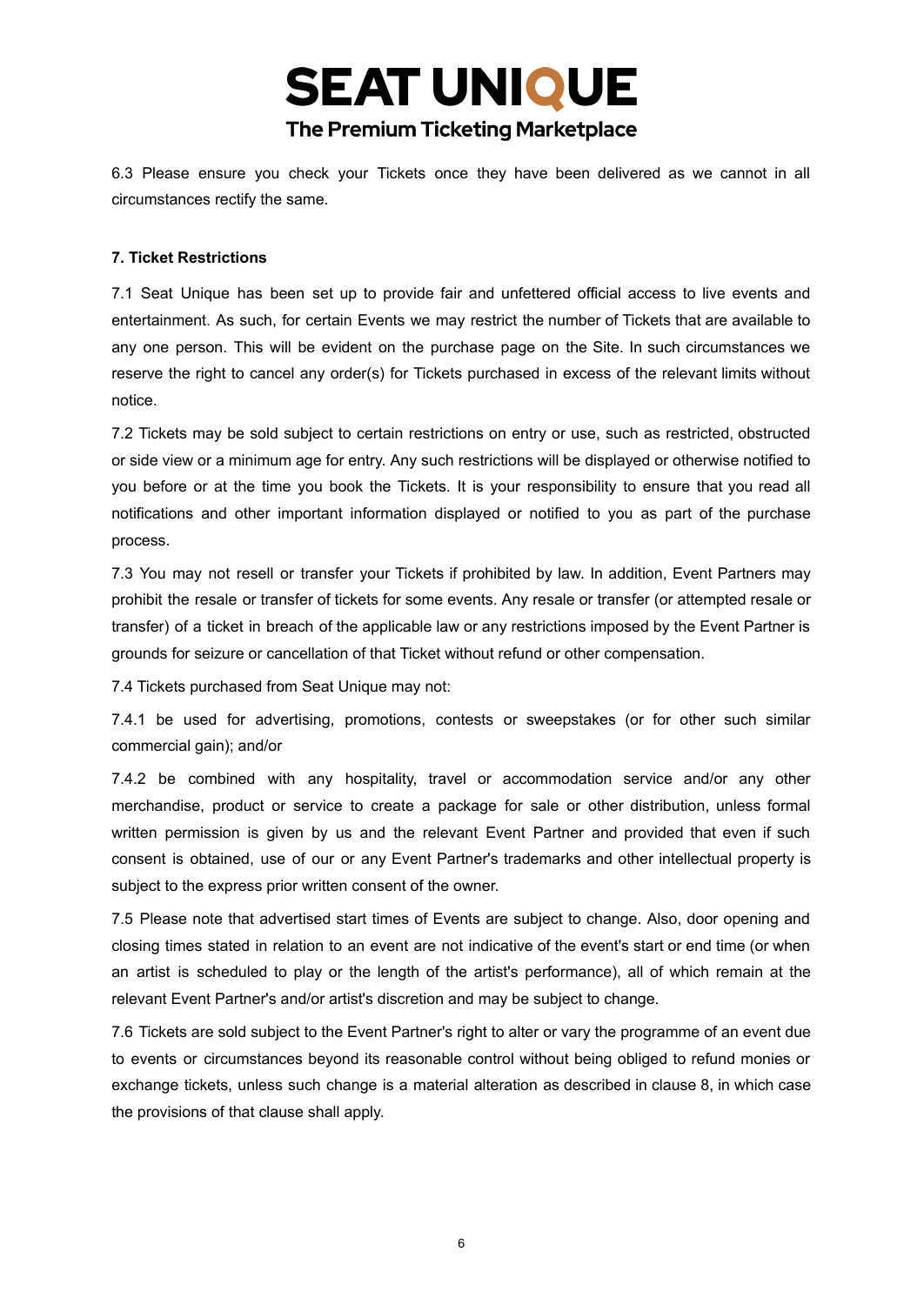7.7 You will at all times be subject to the terms and conditions, including the terms of entry as set out by the Event Partner. Please check with the venue or the Event Partner directly if you have any

queries about any restrictions in relation to your Tickets. 7.8 Breach of any of venue terms and conditions or any unacceptable behaviour likely to cause damage, nuisance or injury shall entitle the Event Partner to eject you from the venue.

#### **8. Your rights in relation to event cancellations and alterations**

8.1 If an Event is cancelled, rescheduled or materially altered, we will use reasonable endeavours to notify you once we have received the relevant information and authorisation from our Event Partner. However, we cannot guarantee that you will be informed of such cancellation or alteration before the date of the Event. It is your responsibility to ascertain whether an Event has been cancelled or altered and the date and time of any rescheduled event.

8.2 Cancellation: If an Event for which you have purchased Tickets is cancelled in full (and not rescheduled), you will be offered a refund of the Sale Price of your Tickets (Service Charges and Administration Fees may be non-refundable). This is subject always to the refund terms and conditions of the relevant Event Partner.

8.3 Rescheduling: If an Event for which you have purchased Tickets is rescheduled, then, subject always to the terms and conditions of the relevant Event Partner, Tickets will usually be valid for the new date (or you will be offered Tickets of a value corresponding with your original Tickets for the rescheduled Event, subject to availability). Subject to the above, refunds will not be offered or issued for rescheduled Events.

8.4 To claim a refund under clause 8.2 or 8.3 please follow the instructions we provide to you.

8.5 Refunds will be made using the same means of payment as you used for the initial purchase.

8.6 If you have purchased any Hospitality Goods associated with an Event which has been cancelled, rescheduled or materially altered and a refund in relation to the Tickets is due to you in accordance with clause 8.2 or 8.3 unless the Hospitality Good is a product and has already been delivered to you or is a digital download purchased during the 14 days immediately before the date of release or at any time on or after the release date, we will also refund you the Sale Price and Service Charge of such Hospitality Goods purchased from us. However, nothing in this clause 8 shall operate to exclude your statutory right to cancel orders for Upsells other than Excluded Upsells (as defined below), as set out in clause 9.

#### **9. Rights of cancellation**

9.1 Tickets and goods cannot be cancelled, exchanged or refunded after purchase, save in the circumstances set out in clause 8.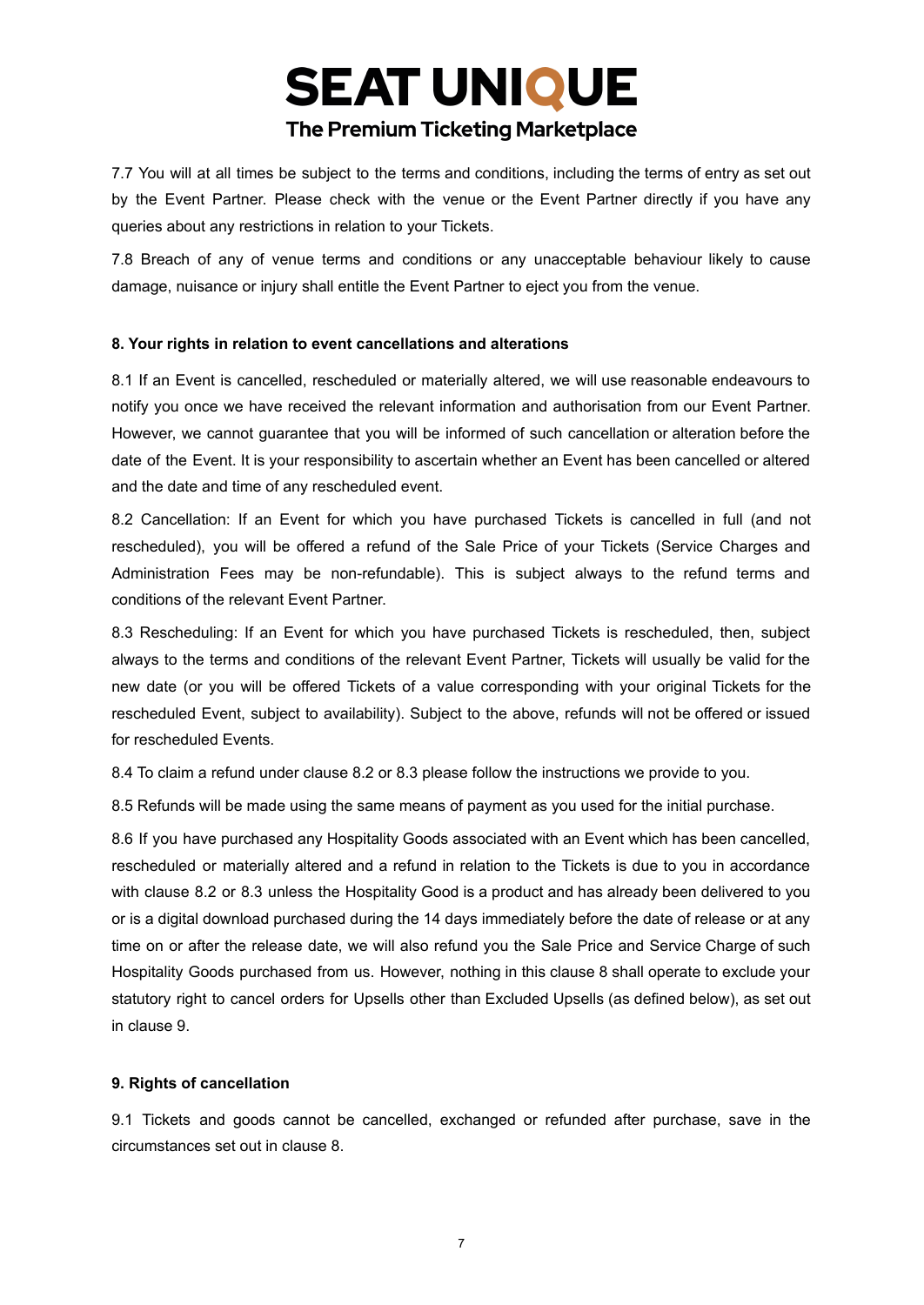**SEAT UNIQUE** 

### **The Premium Ticketing Marketplace**

9.2 In addition, certain types of Hospitality Goods cannot be cancelled, exchanged or refunded after purchase, save in the circumstances set out in clause 8.7, ("Excluded Goods") which include:

9.2.1 any travel, catering, accommodation, transport or services relating to an Event, to be provided on a specified date or during a specified period;

9.2.2 any products that are made to your specifications or are clearly personalised;

9.2.3 any digital downloads you purchase during the 14 days immediately before the date of release or at any time on or after the release date, in which case at the time of purchase you will have agreed for the digital download to be provided to you before the expiry of usual statutory cancellation period and will have acknowledged that your right to cancel will be lost;

9.2.4 any goods which are liable to deteriorate or expire rapidly; and/or

9.2.5 any alcoholic beverages where:

- a. the price has been agreed at the time of the conclusion of the contract;
- b. delivery of them can only take place after 30 days; and
- c. their value is dependent on fluctuations in the market which cannot be controlled by the relevant Event Partner.

9.3 Save for Tickets and any Excluded Goods, you have the right, without giving any reason, to cancel such part(s) of your order that relate to the following Hospitality Goods, within the specified deadlines:

9.3.1 a Hospitality Good that is a product - within 14 days of the date of delivery of such product to you (or within such longer period as may be specified in the relevant Event Partner's terms and conditions); and

9.3.2 a Hospitality Good that is a digital download purchased more than 14 days before its release date - within 14 days of the date of purchase.

9.4 Please note, you are not entitled to cancel your associated Ticket purchase in such circumstances.

9.5 To exercise the right to cancel, you must inform us of your decision to cancel this contract by a clear statement (eg a letter sent by post, fax or email). You can use the following form of cancellation although this is not obligatory.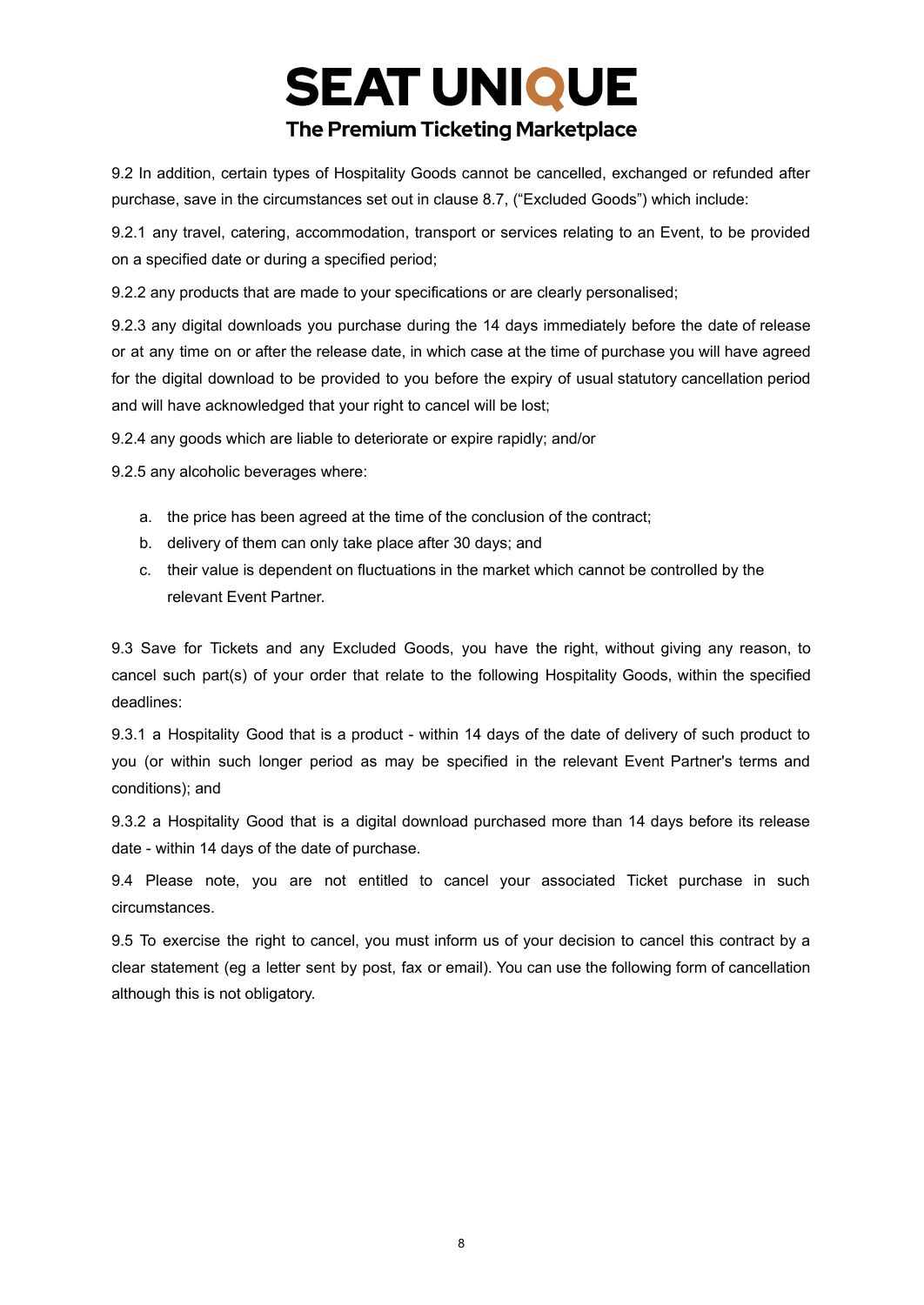

| <b>SEAT UNIQUE</b><br>The Premium Ticketing Marketplace                                                                                                        |
|----------------------------------------------------------------------------------------------------------------------------------------------------------------|
| <b>Cancellation form</b>                                                                                                                                       |
| To:<br>RMS Events Ltd (t/a Seat Unique)<br><b>Customer Services Department</b><br>2nd Floor, Three Tuns House, 109 Borough High Street, London SE1 1NL         |
| I/We [*] hereby give notice that I/We [*] cancel my/our [*] contract of sale of the following goods<br>description<br>оf<br>[Insert<br>goods]<br>Ordered<br>on |
| Your name:                                                                                                                                                     |
| Your address:                                                                                                                                                  |
| Your e-mail:                                                                                                                                                   |
| Your telephone:                                                                                                                                                |
| Signed:                                                                                                                                                        |
| Date:                                                                                                                                                          |
| [*] Delete as appropriate                                                                                                                                      |
|                                                                                                                                                                |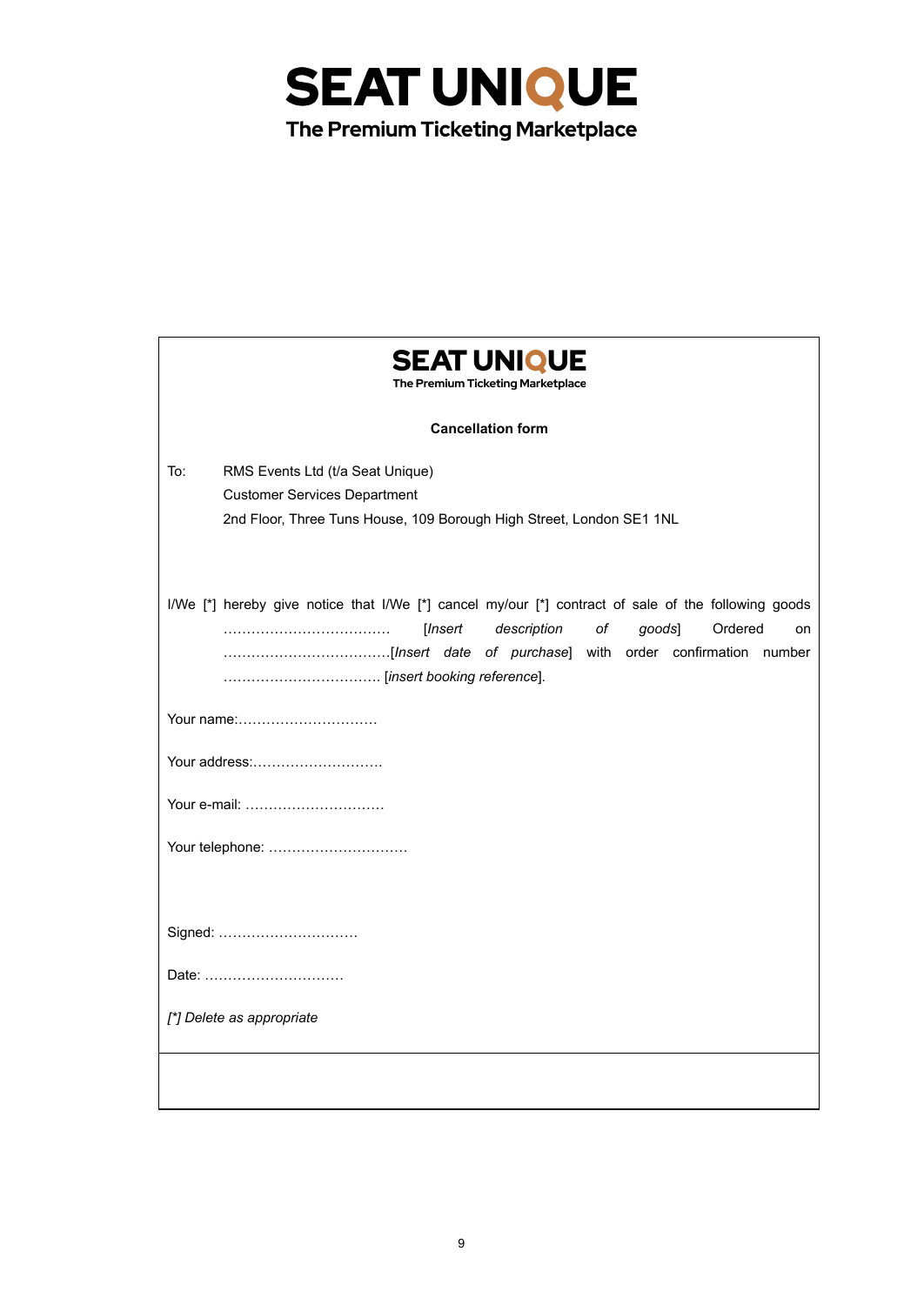9.6 To meet the relevant cancellation deadline, it is sufficient for you to send your communication concerning your exercise of the right to cancel before the cancellation period has expired.

#### **10. Effects of cancellation**

10.1 Once you have notified us within the relevant deadline that you wish to exercise your right to cancel, if you have received the Hospitality Goods (or if it has already been dispatched and you do not "reject" delivery of the same), you must send back such Hospitality Goods as follows:

10.1.1 if the product has been provided to you by our Event Partner, you must send it back to the relevant Event Partner, to such address as notified by us to you; or

10.1.2 if the product has been provided to you by us, you must send it back to us at Customer Services, RMS Events Ltd (t/a Seat Unique), 2nd Floor, Three Tuns House, 109 Borough High Street, London SE1 1NL (or such other address as notified to you by us).

10.2 Returns must be sent promptly and in any event no later than 14 days from the day on which you communicate your cancellation to us. Please also note: you will have to bear the costs of returning the relevant product(s), unless otherwise stated by us or the relevant Event Partner.

10.3 If you cancel this contract, we will reimburse to you all payments received from you, including the costs of delivery (except for the supplementary costs arising if you chose a type of delivery other than the least expensive type of standard delivery offered by us).

10.4 We may make a deduction from the reimbursement for loss in value of any goods supplied, if the loss is the result of unnecessary handling by you.

10.5 We will make the reimbursement without undue delay, and not later than:

10.5.1 14 days after the day we received back from you any goods supplied; or

10.5.2 (if earlier) 14 days after the day you provide evidence that you have returned the goods; or

10.5.3 if there were no goods supplied, 14 days after the day on which we are informed about your decision to cancel this contract.

10.6 We will make the reimbursement using the same means of payment as you used for the initial transaction, unless you have expressly agreed otherwise; in any event, you will not incur any fees as a result of the reimbursement.

#### **11. End of the contract**

If these terms and conditions are ended it will not affect our right to receive any money which you owe to us under these terms and conditions.

#### **12. Limit on our responsibility to you**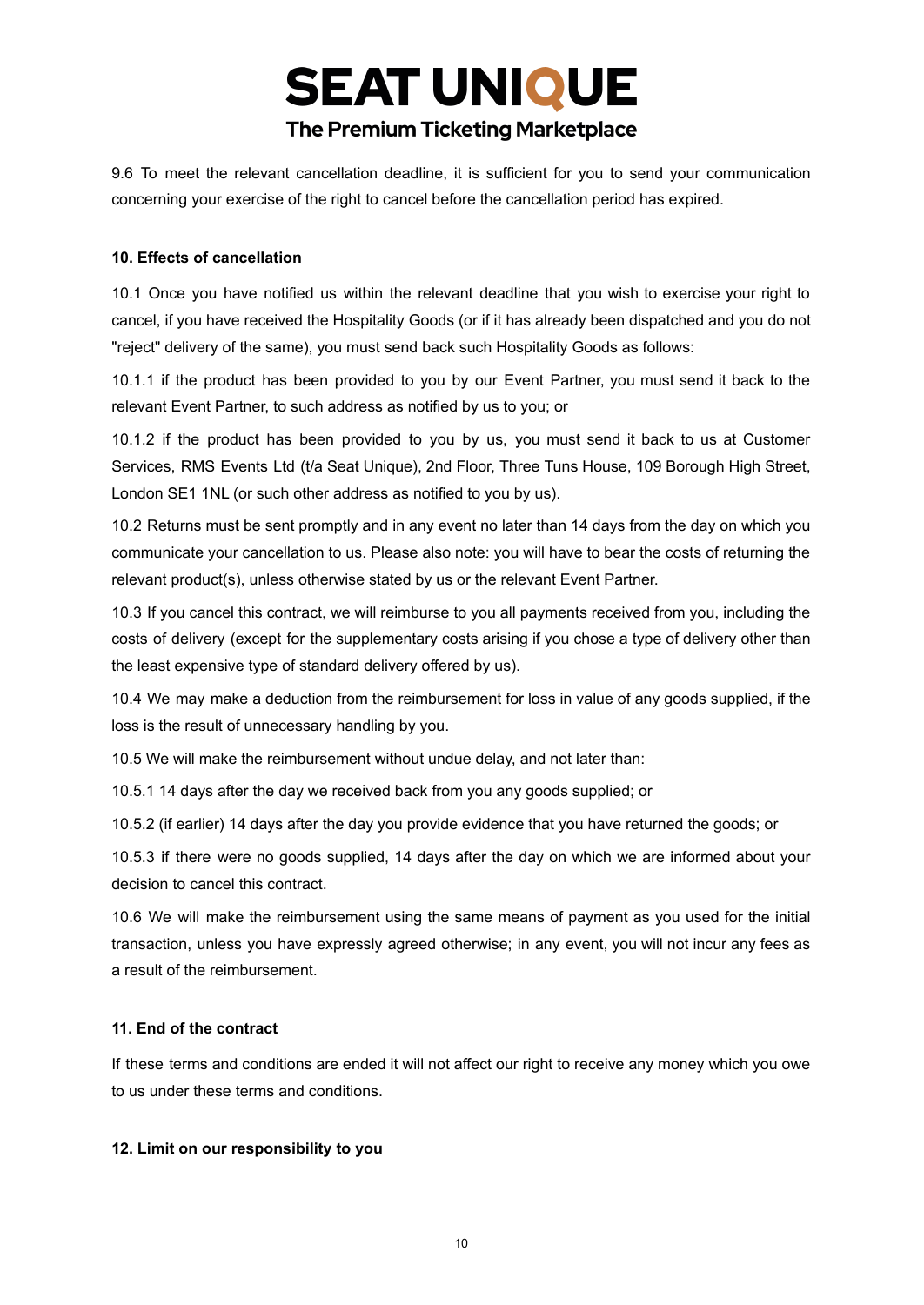12.1 Except for any legal responsibility that we cannot exclude in law (such as for death or personal injury) or arising under applicable laws relating to the protection of your personal information, we are not legally responsible for:

12.1.1 losses that:

- a. were not foreseeable to you and us when the contract was formed; or
- b. that were not caused by any breach on our part;

12.1.2 business losses; and

12.1.3 losses to non-consumers.

12.2 To the maximum extent permitted by law, neither we, nor our relevant Event Partners, shall be liable for any indirect, consequential losses or business losses, or any exemplary, special or punitive damages arising from your purchase. In accordance with this, please note that:

12.2.1 personal arrangements including travel, accommodation, hospitality and other costs and expenses incurred by you relating to the Event which have been arranged by you are at your own risk, and neither we nor the relevant Event Partners shall be responsible or liable to you for any wasted expenditure, including where an event has been cancelled, rescheduled or otherwise materially altered; and

12.2.2 neither we nor the relevant Event Partners shall be responsible or liable to you for any loss of enjoyment or amenity, including where an event has been cancelled, rescheduled or materially altered.

12.3 Unless otherwise stated in this clause 12, our and any Event Partners' liability to you in connection with the Event (including, but not limited to, for any cancellation, rescheduling or material alteration to the programme of the Event) and any goods you have purchased shall be limited to the price paid by you for the goods, including any Service Charge but excluding any Administration Fees.

12.4 Nothing in these terms and conditions of purchase seeks to exclude or limit our or any Event Partners' liability for death or personal injury caused by our or any Event Partners' negligence, fraud or other type of liability which cannot by law be excluded or limited.

#### **13. Disputes and Governing Law**

13.1 We will try to resolve any disputes with you quickly and efficiently.

13.2 If you are unhappy with:

13.2.1 the goods;

- 13.2.2 our service to you; or
- 13.2.3 any other matter;